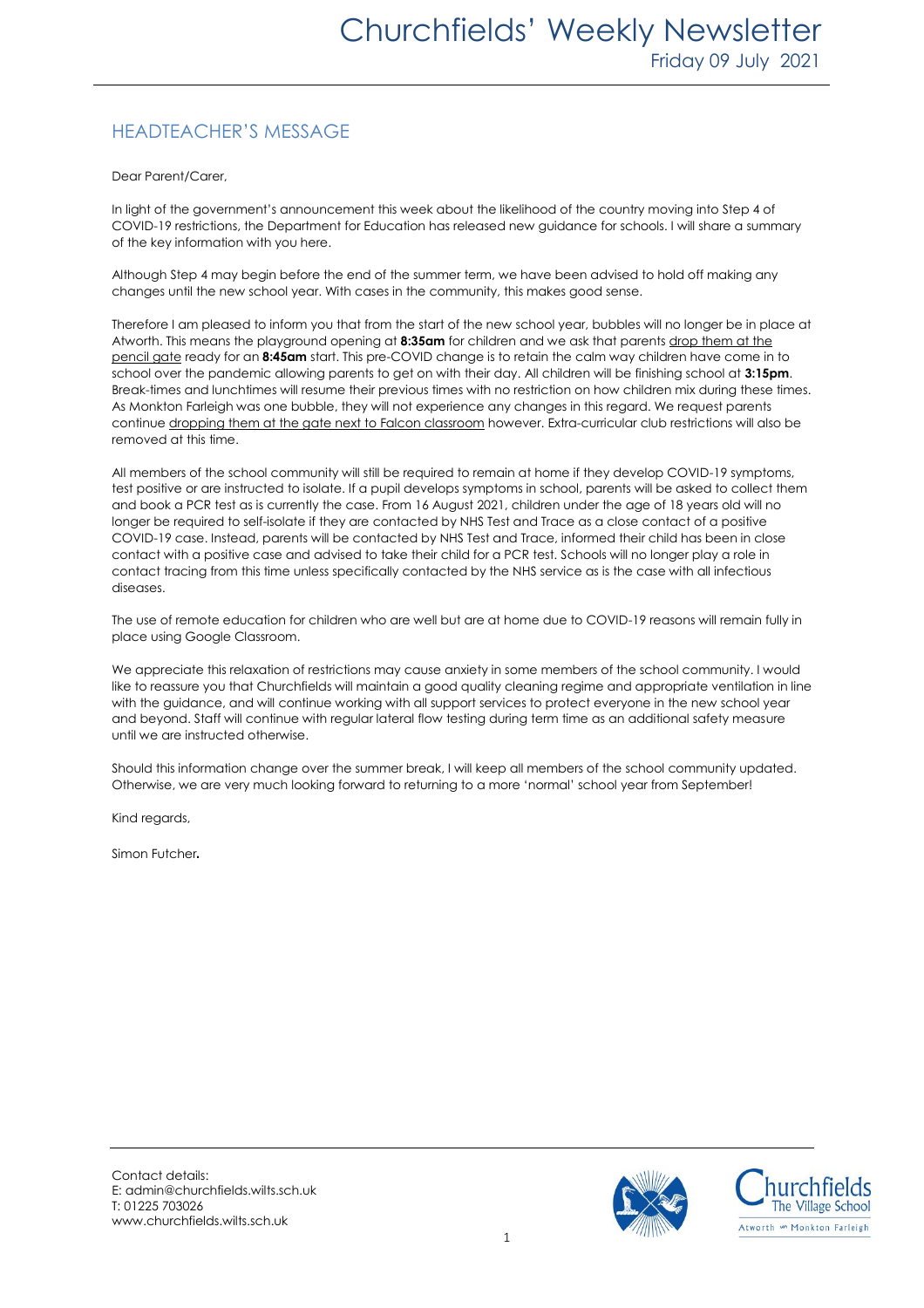

**Wednesday is 'break the rules' day at Churchfields. There are six golden rules that can be broken….. For a price.** 

**Which ones will you choose?** 



Another shiny gold Mathletics certificate attained! Well done Isla -

great to see you finishing off the year in style. Well done to everyone else working away so hard - this really does make a difference to your maths. Keep up the good work!

#### GOLD: Isla

SILVER: Theo, Ethan, Josiah, Isla, Emily M

BRONZE: Sam B, Theo, Oliver CJ, Ethan, Josiah, Alexis, Maddox, Rufus, Oliver H, Isla, Lauren, Tomas, Emily J, Leighton, Livinia, Vinnie, Eleanor, Emily M, Emma, George P, George R, Alex S, Amelie, Isabella, Imogen W, Niamh

## Photography Competition



Congratulations to Daisy B and Lila who are the winners of last week's photography competition: ground level. We loved these unusual views!

#### *This week's competition is all about the jump!*

All you need to do once you have your chosen picture upload it to your class's Google Classroom by Wednesday.

Have fun and enjoy being creative!





We would just like to say a massive thank you to everyone who came along on Sunday despite the weather! The pool committee tagged

along to the PTA jumble and we managed to raise £96.00 towards the pool fund which is a fantastic amount!!

[https://www.justgiving.com/crowdfunding/churchfieldssc](https://www.justgiving.com/crowdfunding/churchfieldsschoolpool) [hoolpool](https://www.justgiving.com/crowdfunding/churchfieldsschoolpool)

Contact details: E: admin@churchfields.wilts.sch.uk T: 01225 703026 www.churchfields.wilts.sch.uk



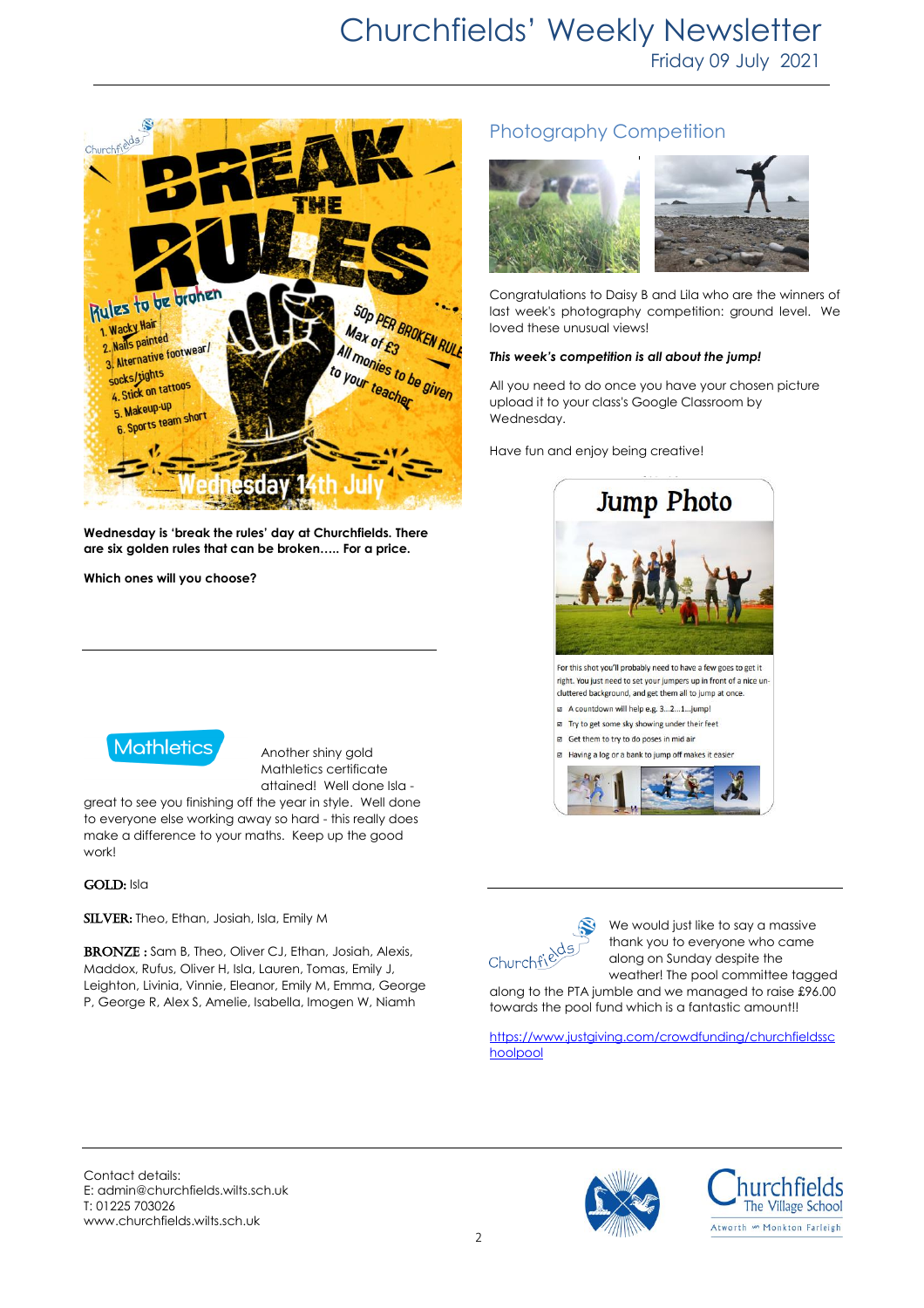# Churchfields' Weekly Newsletter

Friday 09 July 2021



Our KS1 bubble were delighted to welcome in David Garcia, percussionist and music guru, and share the work they've been doing on body percussion. Every year our local music cluster (BOA and Corsham) work on a joint project. Sadly we can't put on a concert this year, so instead we

are joining together virtually and David is recording performances from lots of local schools which will be joined together in a video. Appropriately we will all be singing the song Together, which was written specially for Wiltshire. KS1 have put their own Churchfields spin on this and we look forward to seeing it in the final video!



The Short breaks Scheme provides activities, leisure and social opportunities for children & young adults with special educational needs and/or disabilities (SEND)aged 0-25yrs during

school holiday periods. If you would like to know more, please click on this link

[https://www.wiltshireparentcarercouncil.co.uk/en/Short\\_b](https://www.wiltshireparentcarercouncil.co.uk/en/Short_breaks) [reaks](https://www.wiltshireparentcarercouncil.co.uk/en/Short_breaks)



### **Moving on**

Huge thanks to Rev Jane and Zoe from our local churches who came in to work with our Atworth Y6s at this special time of year, talking to them about the move up to secondary school and giving positive advice about challenges they will face - including how to tie a tie! Some very egg-citing structures were built and tested, with varying degrees of success and the children had a lot of fun!





Contact details: E: admin@churchfields.wilts.sch.uk T: 01225 703026 www.churchfields.wilts.sch.uk